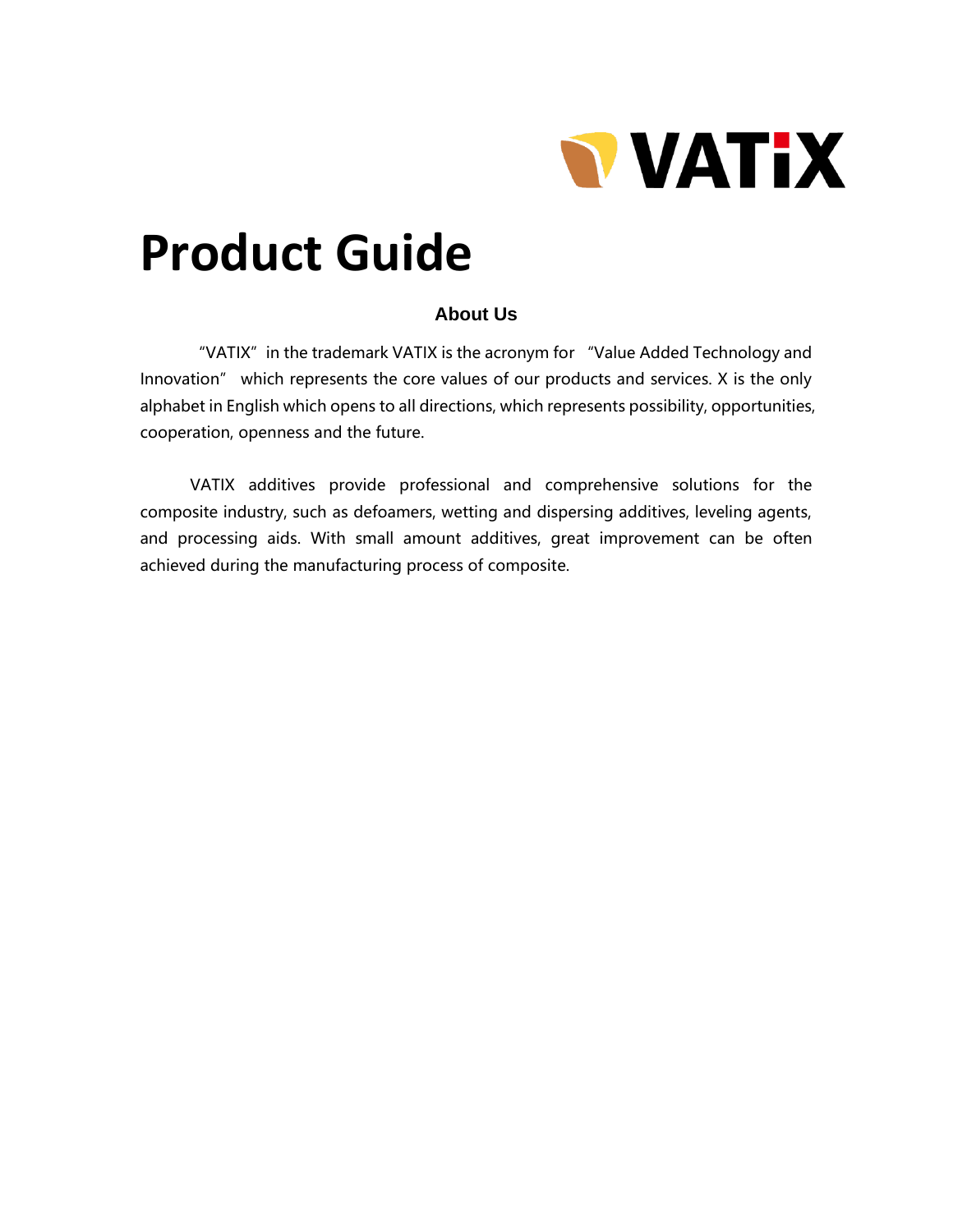## **Defoaming Additives**

| Product           | Features                                                                                                                            |  |  |
|-------------------|-------------------------------------------------------------------------------------------------------------------------------------|--|--|
| <b>VATIX 1001</b> | Standard silicone-based defoamer with good compatibility, prevent foams and accelerate release of air from systems.                 |  |  |
| <b>VATIX 1006</b> | Silicone-based defoamer with excellent defoaming property. Can be used in most systems and combined with other deaerators           |  |  |
| <b>VATIX 1007</b> | or defoamers. No negative influence on surface adhesion. Can be used in transparent systems due to good compatibility.              |  |  |
| <b>VATIX 1030</b> | Mixture of modified siloxane and foam destroying polymer, Suitable for coating, sealants, adhesives and plastic systems.            |  |  |
|                   | Particularly recommended for epoxy resin systems.                                                                                   |  |  |
| <b>VATIX 1035</b> | Universal and benchmark defoamer developed for composite industry. Suitable for most applications and process, excellent            |  |  |
|                   | deaerating property, can be combined with VATIX 1058.                                                                               |  |  |
| <b>VATIX 1036</b> | Acrylic-based defoamer with strong deaerating property. Prevent micro-foams retention meanwhile promote surface leveling.           |  |  |
| <b>VATIX 1050</b> | Deaerator and defoamer for transparent coating and composite systems where silicone should be avoided.                              |  |  |
| <b>VATIX 1051</b> | Defoamer based on multiple functional polymers. Promote surface leveling without negative influence on surface adhesion. Can        |  |  |
|                   | be used as VATIX 1035 alternative in odor-free systems.                                                                             |  |  |
| <b>VATIX 1058</b> | Suitable for high viscosity and thixotropic systems. Excellent wetting property for glass fibers to promote mechanical property for |  |  |
|                   | finished products.                                                                                                                  |  |  |
| <b>VATIX 1104</b> | Solvent-free and silicone-free defoamer with strong air release property.                                                           |  |  |
| <b>VATIX 5810</b> |                                                                                                                                     |  |  |
| <b>VATIX 5816</b> | Deaerator and defoamer with hydrophobic fume silica for high viscosity systems.                                                     |  |  |

# **Wetting and Dispersing Additives**

### **A. For Fillers and Inorganic Pigments**

| Product           | <b>Features</b>                                                                                                                  |  |  |
|-------------------|----------------------------------------------------------------------------------------------------------------------------------|--|--|
| <b>VATIX 2012</b> | Cost effective phosphate-based wetting and dispersing additive for fillers in composite systems, particular for phenolic systems |  |  |
|                   | due to high tolerance of water released.                                                                                         |  |  |
| <b>VATIX 2013</b> | Developed for hard sediment prevention / anti-caking in coating and composite systems for fillers and inorganic pigments.        |  |  |
|                   | Particularly suitable for systems as ceramic and copper clad laminate where treatment process is essential.                      |  |  |
| <b>VATIX 2015</b> | Dramatically reduce system viscosity and improve flow property, excellent for highly filled systems. Aromatic solvent free.      |  |  |
| <b>VATIX 2016</b> | Cost-saving version of VATIX 2015. Can be combined with VATIX 2015 and/or VATIX 2017.                                            |  |  |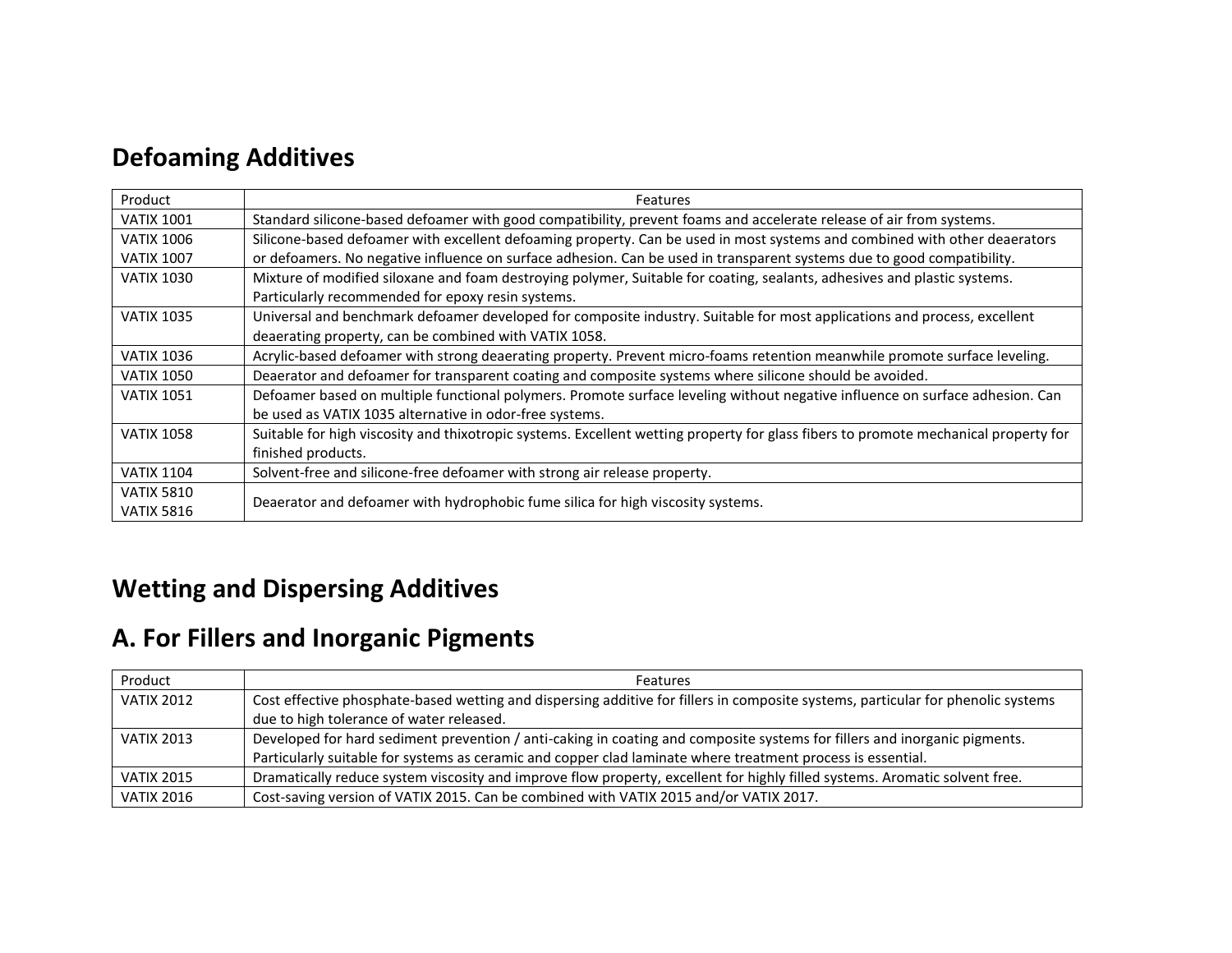| <b>VATIX 2017</b>  | Standard wetting and dispersing additive for filler and inorganic pigments. Dramatically reduce system viscosity and improve flow<br>property for highly filled systems. VOC free. Can be used in solvent-free and odor-free systems. |  |  |
|--------------------|---------------------------------------------------------------------------------------------------------------------------------------------------------------------------------------------------------------------------------------|--|--|
| <b>VATIX 2018</b>  | Developed for colored systems containing pigment concentrates. Improve color strength and homogeneity. Prevent flooding and                                                                                                           |  |  |
|                    | floating. Can be used as post added additive. Compatible with any VATIX 2010 series product.                                                                                                                                          |  |  |
| <b>VATIX 2020</b>  | Wetting and dispersing additive especially developed for ambient curing systems. Excellent anti-settling effect.                                                                                                                      |  |  |
| <b>VATIX 2059S</b> | Anti-flooding and floating additive for colored systems with silicone compound to promote leveling.                                                                                                                                   |  |  |

#### **B. For Organic Pigments and Carbon Black**

| Product              | <b>Features</b>                                                                                                                                                                                                                                                 |  |  |
|----------------------|-----------------------------------------------------------------------------------------------------------------------------------------------------------------------------------------------------------------------------------------------------------------|--|--|
| <b>VATIX 2060 NC</b> | Universal dispersing additive, effectively wetting and stabilize fillers, inorganic and organic pigments such as phthalocyanines,<br>organic red as well as carbon black. Reduce system viscosity, improve color strength, surface gloss and color homogeneity. |  |  |
| VATIX 2080           | Wetting and dispersing additive with excellent compatibility, excellent for acidic and neutral surface treated carbon blacks.                                                                                                                                   |  |  |
| <b>VATIX 2081</b>    | Modified version based on VATIX 2080 for improved stabilization for basic surface treated fillers and pigments.                                                                                                                                                 |  |  |
| <b>VATIX 2085</b>    | High molecular weight non-ionic block polymer, very effective for acidic carbon blacks. Can be used for universal pigment                                                                                                                                       |  |  |
|                      | concentrate preparation. Can be used in water-borne systems. Superior resin compatibility. VOC free.                                                                                                                                                            |  |  |

#### **C. For Organic Pigments and Prevent Phase Separation**

| Product           | <b>Features</b>                                                                                                               |  |  |
|-------------------|-------------------------------------------------------------------------------------------------------------------------------|--|--|
| <b>VATIX 2072</b> | High molecular weight block polymeric dispersing additive. Improve wetting for glass fibers. Can be used for pigments and low |  |  |
|                   | shrink agent as polystyrene, effectively prevent phase separation.                                                            |  |  |
| <b>VATIX 2077</b> | Containing reversed polar fragment than VATIX 2072. Wetting and stabilize low shrink agent, prevent phase separation, can be  |  |  |
|                   | combined with VATIX 2072. Better system flow behavior and surface quality are often additional benefits.                      |  |  |

#### **Leveling Additives**

| Dro<br>. | .<br>. |
|----------|--------|
|          |        |